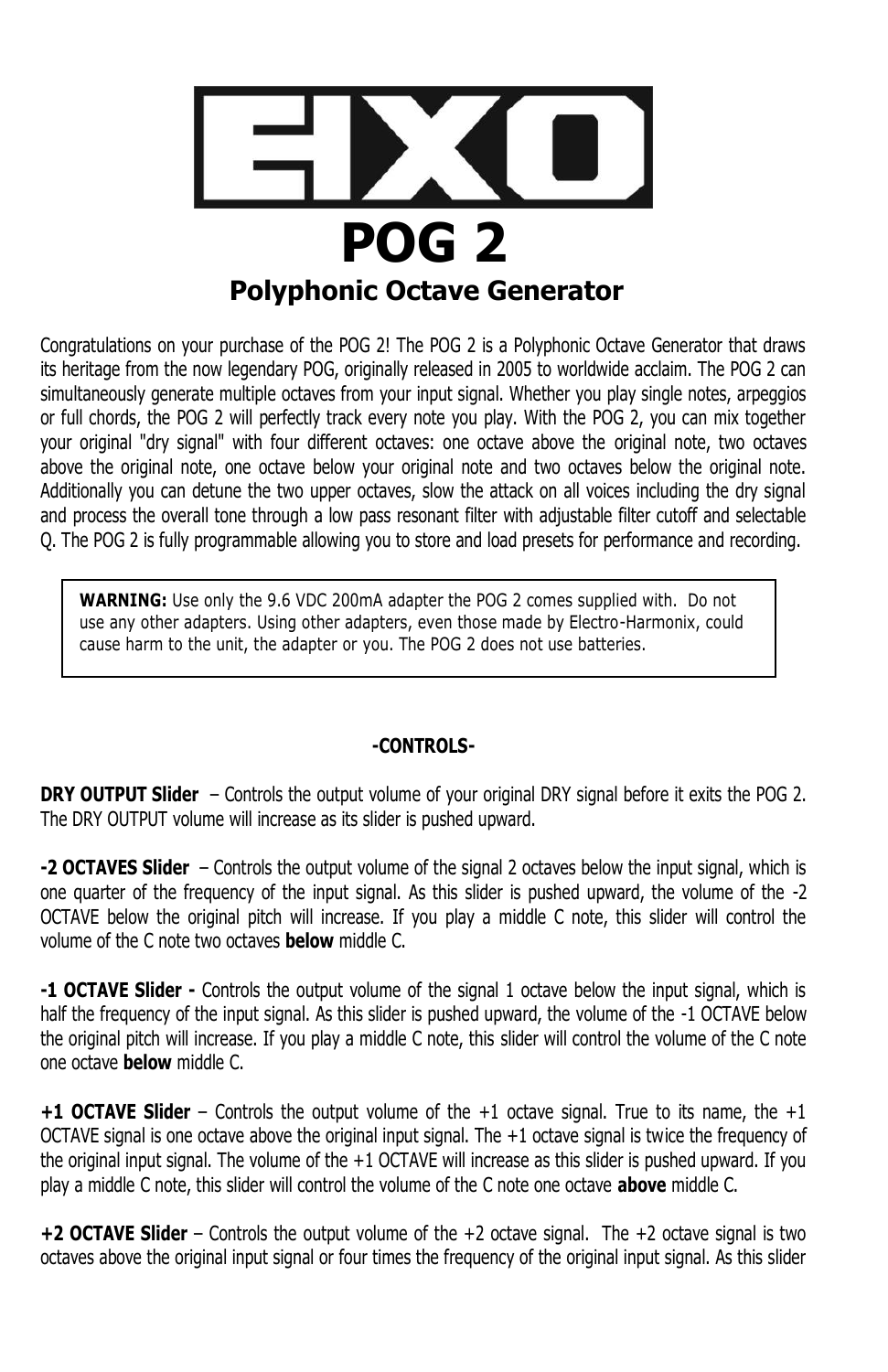is pushed upward, the volume of the +2 OCTAVE signal will increase. If you play a middle C note, this slider will control the volume of the C note two octaves **above** middle C.

**ATTACK Slider -** Controls the attack envelope of all the octave voices. As the ATTACK slider is pushed upward, the attack time increases producing a swell or reverse effect. Push the ATTACK slider down to its minimum position to turn the attack effect off. The Attack effect will also work on the DRY signal whenever the DRY FX LED is lit, no matter the color of the DRY FX LED.

**LP FILTER Slider** – Controls the cutoff frequency of the Low Pass Filter. As the LP FILTER slider is pushed upward, the cutoff frequency of the filter rises. The LP Filter control can be used to shape the tone of your POG 2. All of the generated octave signals go through the LP Filter. The dry signal bypasses the LP Filter when the DRY FX LED is off or lit red, the dry signal goes through the LP Filter when the DRY FX LED is lit green or amber.

**DETUNE Slider** – Controls the amount of detune applied to the +1 and +2 OCTAVE signals. As the DETUNE slider is pushed up both the depth and rate of detune are increased. When DETUNE is pushed down to its minimum position the detune function shuts off. The DETUNE slider will also effect the DRY signal when the DRY FX LED is lit amber.

**DRY FX Push-Button and LED** – The DRY FX Button cycles through four modes allowing the DRY signal to either bypass or pass through the Attack, LP Filter and Detune effects. The modes are as follows:

| <b>LED State</b> | <b>MODE</b>                                                      |
|------------------|------------------------------------------------------------------|
| Off              | DRY bypasses all effects                                         |
| <b>RED</b>       | DRY goes through Attack control, bypasses LP Filter and Detune   |
| <b>GREEN</b>     | DRY goes through Attack and LP Filter, bypasses Detune           |
| AMBER            | DRY goes through all three effects: Attack, LP Filter and Detune |

**Q Push-Button and LED** – The Q button and LED cycles through four levels of resonance or Q for the Low Pass Filter. As the Q LED gets brighter the Q increases. LED off signifies the least amount of Q. The brightest Q LED setting signifies the highest Q setting.

**PRESET KNOB** – The white PRESET knob is used to select, load and save the 8 available presets. You can load the selected preset by pressing and releasing the PRESET knob. To save a setting, first set the POG 2 to the sound you want to save, then turn the PRESET knob to the preset number you want to save your sound into. Now press and hold the PRESET knob for 3 seconds. Release the knob after all of the Preset LEDs stop blinking.

**BYPASS FSW and LED** – The BYPASS FSW is used to toggle the POG 2 between effect mode and true bypass mode. When the associated LED is lit, the POG 2 is in effect mode. When the LED is off the POG 2 is in true bypass mode.

**PRESET FSW and LED –** The PRESET FSW can be used to cycle through and load the 8 available presets. When a preset is loaded, the PRESET LED located near the PRESET FSW will light up solid. If a preset is loaded and then a slider is moved or push-button is pressed, the PRESET LED will blink rapidly to indicate that a parameter has been changed since the preset was loaded.

**INPUT Jack** – This ¼" jack is the audio input to the POG 2. The input impedance presented at the INPUT jack is  $2 M<sub>2</sub>$ .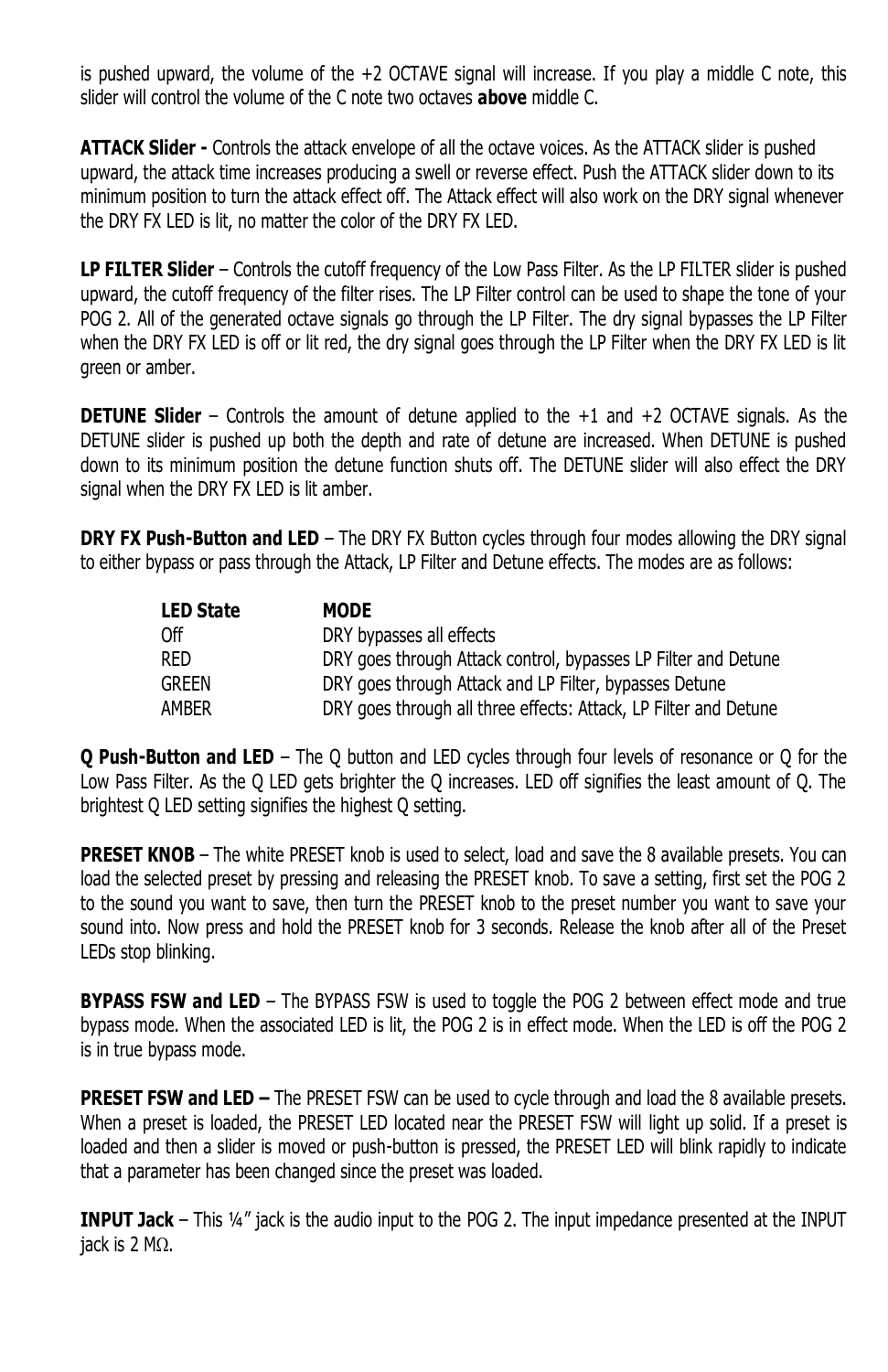**OUTPUT Jack** – This 1/4" jack is the audio output from the POG. The output impedance is approximately  $800 \Omega$ .

**9V Power Jack -** Plug the output of the supplied AC Adapter into the 9V power jack located at the top of the POG 2. The POG 2 requires 180 mA at 9 VDC with a center negative plug. The POG 2 accepts Boss style AC Adapters.

### **- PRESETS -**

The POG 2 can save and load up to 8 presets. The position of all sliders and the setting of the two pushbuttons are saved with each preset. The state of the BYPASS FSW is not saved with the presets. The POG 2 will remember all presets after power down has been removed.

### **PRESET SAVE PROCEDURE:**

- 1. To save the current slider positions and push-button settings, press and hold down the white PRESET knob.
- 2. Hold down the PRESET knob for 3 seconds. Nothing will occur for 2 seconds, then all the preset LEDs will blink for 1 second.
- 3. After the LEDs stop blinking, release the PRESET knob. The PRESET LED, located to the right of the PRESET Footswitch, will light up solid.
- 4. Your preset has been saved in the preset number that is currently lit.

# **PRESET LOAD PROCEDURE:**

### **USING PRESET KNOB**

- 1. To Load a preset you previously saved: turn the PRESET knob to the preset number where the preset was saved.
- 2. Press and release the PRESET knob. The PRESET LED, near the PRESET Footswitch, will light up to indicate that the Preset has loaded. Please Note: The current slider positions are no longer valid.

# **USING PRESET FOOTSWITCH**

- 1. To Load a preset you previously saved using the PRESET Footswitch: press and release the PRESET Footswitch. The PRESET LED will light up to indicate that the Preset has loaded for the currently selected preset number. Please Note: The current slider positions are no longer valid.
- 2. If you press and release the PRESET Footswitch while a preset is already loaded, the POG 2 will jump down to the next preset and load the preset. For example, if you currently have Preset 3 loaded, pressing the PRESET Footswitch will select and load Preset 4.

After loading a preset, if you move a slider or press a push-button, the control's new location or setting will supersede the preset's stored value for that control. At this point, the PRESET LED, near the PRESET Footswitch, will blink rapidly to indicate that a control has been moved or changed. If you then return the control back to its original position, as saved in the preset, the PRESET LED will stop blinking.

If the PRESET LED is blinking rapidly, when you press the PRESET Footswitch, it will re-load the current selected preset.

# **PRESET UNLOAD PROCEDURE:**

A preset can be unloaded to restore the current knob positions so they represent what you hear. There are two ways to unload a preset: press and release the PRESET knob or turn the PRESET knob to select a different preset number